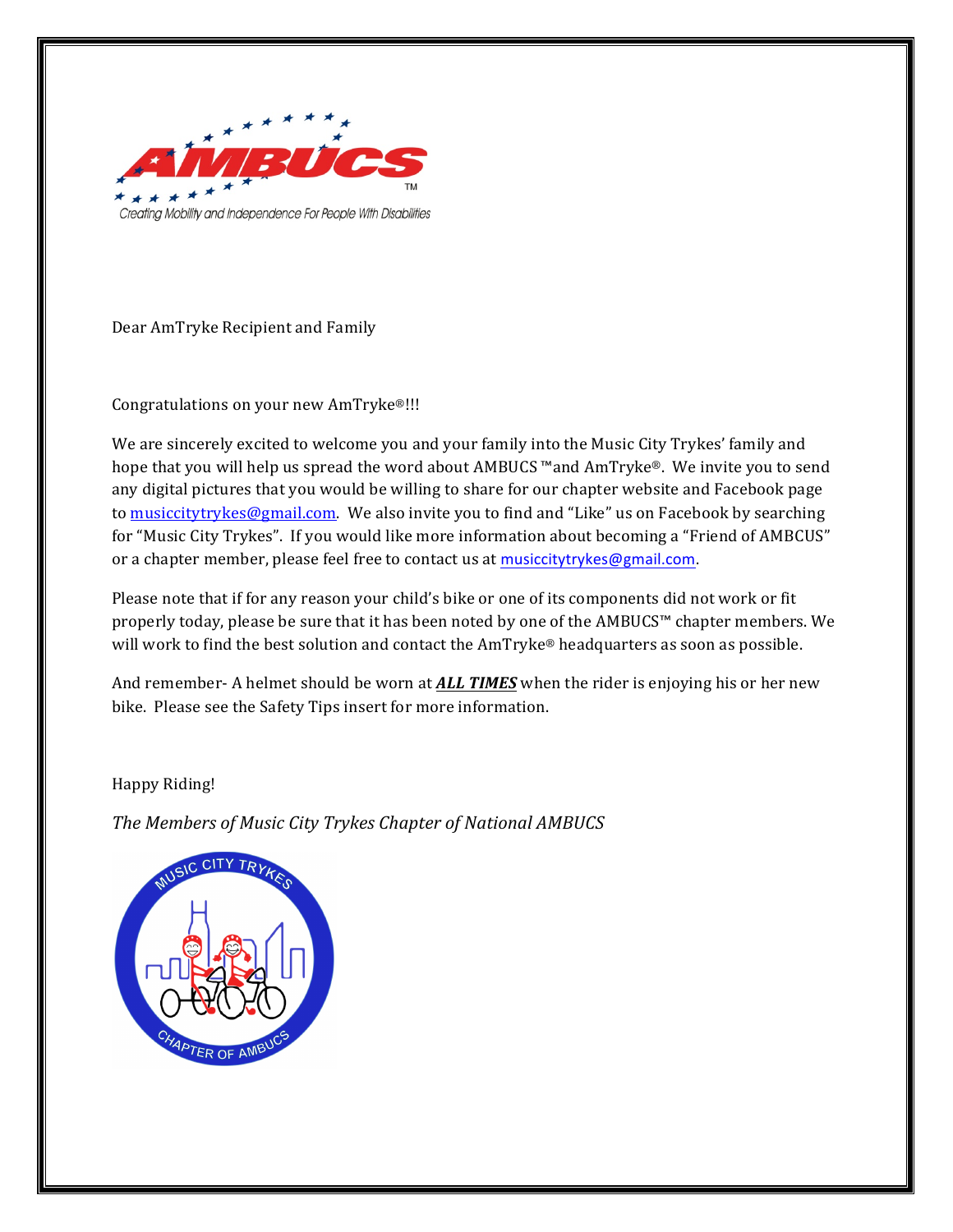

## **Music City Trykes** ReCycle Program

We at Music City Trykes recognize that the joy of bike riding will last a lifetime, even after your child has outgrown the AmTryke® they receive today. To ensure that more children have the opportunity to ride, we created our ReCycle program.

When your child has outgrown his or her bike or is no longer riding it, we kindly ask that you contact Music City Trykes to return it to our chapter instead of selling it or donating it to another organization. This will help us ensure another local child who has been waiting the longest will have the first opportunity to get an available tryke. This will also ensure the safety of the next rider because we can evaluate them and make sure they are on the most appropriate bike. Additionally, by participating in this "pay it forward" program, you and your family will be passing along of the joy of riding an AmTryke®!

AmTrykes® returned through our ReCycle program within 5 years of today's presentation will receive a credit toward a new AmTryke® based on its depreciated value and its condition. This determination is made based on the tryke's age, wear and tear, and necessary repairs. Thus, the better care a tryke receives over its life, the more credit your child will receive toward his or her next tryke. If it is deemed to be in acceptable condition, it will be reCycled and presented to another child on our Wish List.

To reCycle your AmTryke®, please contact us at **musiccitytrykesrecycle@gmail.com**. In your email, we ask that you include the following items: your child's name, your family's contact information, when the bike was received, and if you self paid for the tryke. If possible, we also ask for current pictures of the condition of the tryke.

Once we have this information, one of our chapter's volunteers will contact you to coordinate the tryke exchange, and, if needed, evaluate your child for a new one. Once the tryke has been returned, please allow up to one month for processing and the credit to be applied. This credit is applied to the purchase of a new AmTryke® through our chapter only. If you are planning to individually fundraise for your next AmTryke®, please contact us for further details. Otherwise, your child will be added to our Wish List with the return of the current tryke noted.